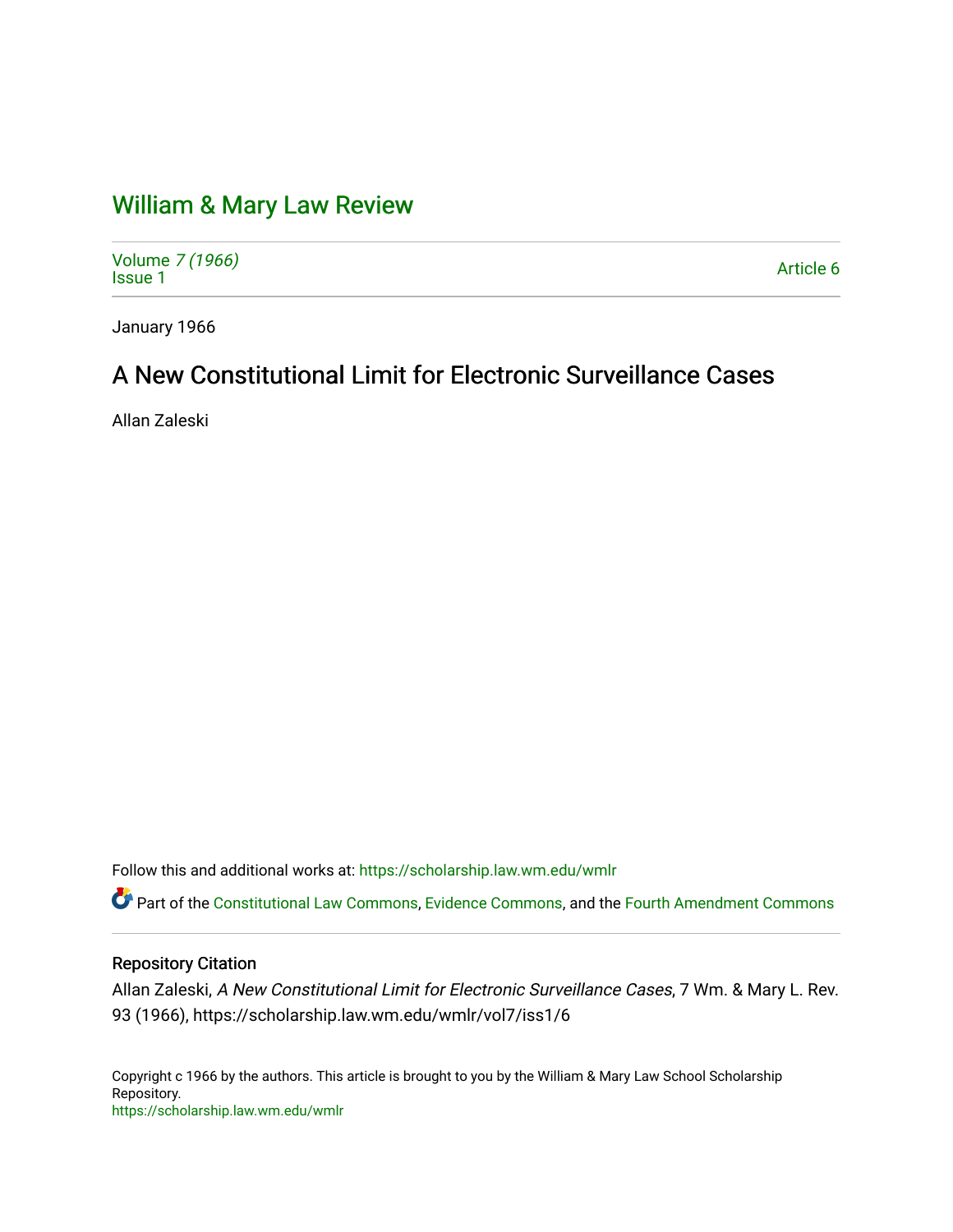# **A NEW** CONSTITUTIONAL LIMIT FOR ELECTRONIC **SURVEILLANCE CASES**

#### INTRODUCTION

This note deals with the problems raised when police, by means of electronic listening devices, overhear incriminating conversations and seek to use a record of these as evidence against the participants.

In the constitutional area, these problems have been decided on the basis of whether or not there was a physical trespass.' The question to be examined here will be whether this test alone will give a satisfactory answer to future problems in the area and whether it is the only test justified by constitutional precedent. To do this the electronic surveillance problem must be examined from the standpoint of basic theory regarding the Fourth and Fifth Amendments of the United States Constitution. The present test of trespass stands on the basis of the relationship between these two Amendments,<sup>2</sup> the logic of the cases being that a compulsive process by which a man is made to testify against himself may make the manner of obtaining the evidence an illegal search and seizure.3 This has been further expanded to admissions gained by stealth.<sup>4</sup> The conclusion that the only fact which need be examined is access to the listening post<sup>5</sup> is not the only one which can be drawn from these cases.

If persons commit illegal acts in private places, the police, even without a warrant, may still have certain means of gathering evidence of these acts beyond a mere examination of the scene after the acts have occurred. The means considered herein will be: police observation of a house, of a room or of a suspect,<sup>6</sup> planting an informer with recording devices on his person in the private area, $\bar{7}$  and planting an electronic

3. Boyd v. United States, 116 U.S. 616 at 631-633 (1885).

4. Gouled v. United States, 255 U.S. **298** at 305 (1921).

*5.* On Lee v. United States, 343 U.S. at 753.

7. On Lee v. United States, *supra* note 2.

<sup>1.</sup> Olhnstead v. United States, 277 U.S. 438 (1927); Goldman v. United States, 316 U.S., 129 (1942); On Lee v. United States, 343 U.S. 747 (1952); Silverman v. United States, 365 U.S. *505* (1961).

<sup>2.</sup> On Lee v. United States, 343 U.S. 747 (1952) citing Boyd v. United States, 116 U.S. 616 (1885); Olhmstead v. United States, 277 U.S. 438 (1927) citing Boyd v. United States, *supra* and Gouled v. United States, 255 U.S. 298 (1921). Both Boyd v. United States, *supra* and Gouled v. United States, *supra,* being the leading precedents on the historic relationship of the Fourth and Fifth amendments.

<sup>6.</sup> Hester v. United States, 265 U.S. 57 (1924) (a permissible practice); United States v. Comb, 203 F. Supp. 202 (W.D. Ark. 1962).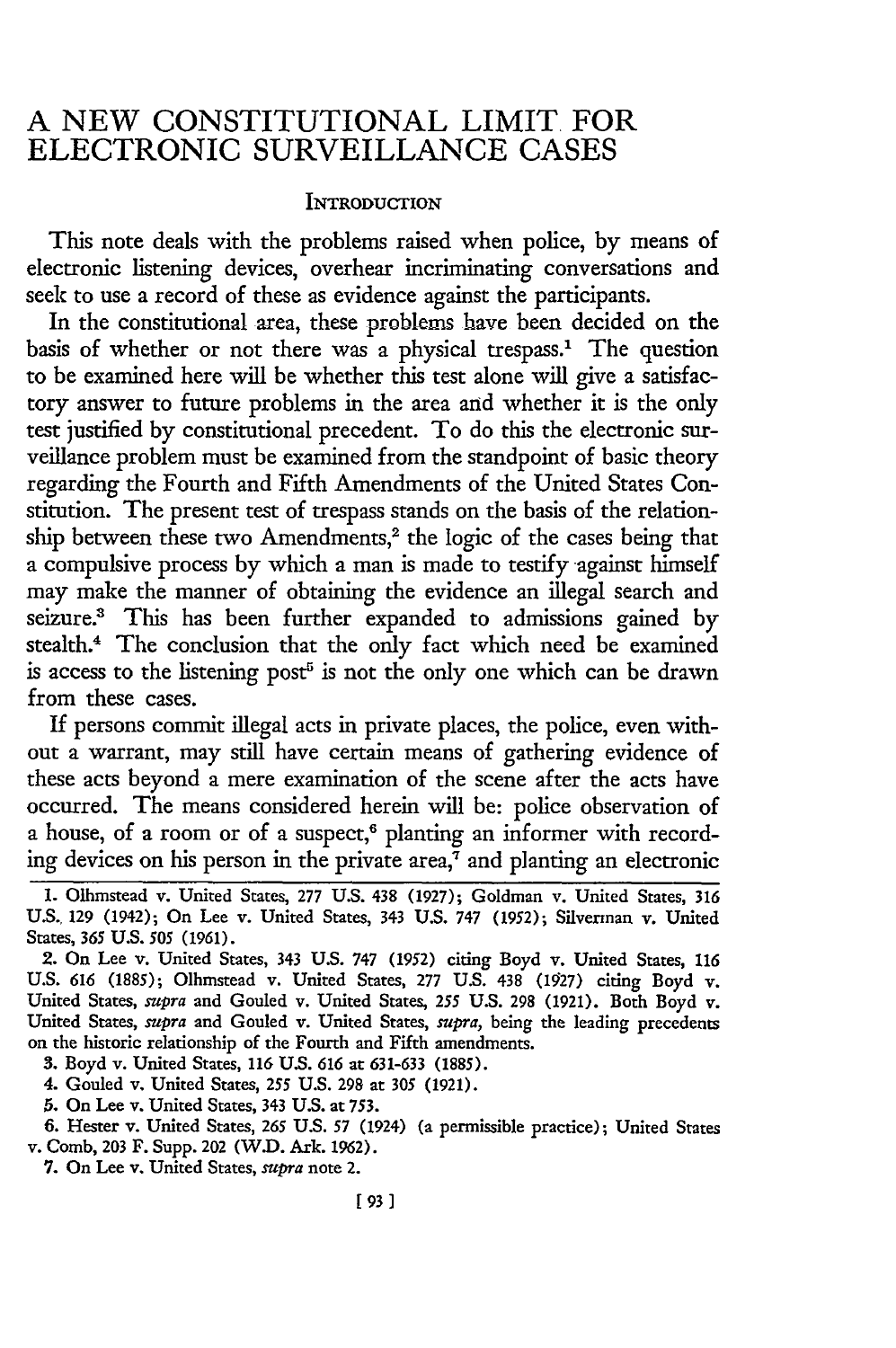listening device.<sup>8</sup> These are all related, for all are attempts to put the police in such a situation as to be "present" in these private places. From these three methods evidence will be gathered to convict the suspect.

#### **POLICE OBSERVATION**

Police and law enforcement officials become aware of crime either through the reports of citizens or from their own observations. It has been decided that they may not enter homes to observe what occurs to determine if a crime has been committed, but a lesser intrusion has been sanctioned; even though there may be an actual trespass, officers may still testify as to their observations.<sup>9</sup> An observation by a policeman of a person's private effects may or may not be a search, depending on the status of the officer making the observation. In situations where the officer is merely at the front door of a private home in order to make inquiries, his observations, while there, have been held not to be a search.<sup>10</sup> In a recent case, officers who stepped just inside an apartment doorway were permitted to testify as to what they observed in the apartment. The officers were compared to the "legitimate business" callers any householder would receive during the day.<sup>11</sup> So it may be concluded that officers who observe that which is public or may be seen by the public are not making a search.<sup>12</sup>

This same comparison is also found in *On Lee v. United States,'3* which stated, "the use of bifocals, field glasses or the telescope, to magnify the object of a witness' version is not a forbidden search

*<sup>8.</sup> Compare* Goldman v. United States, 316 **U.S.** 129 (1942) with Silverman v. United States, *365* U.S. *505* (1961). (It may be a permissible practice).

<sup>9.</sup> Hester v. United States, *supra* note 6. Here officers without warrant, entered defendant's land and made observations as to the events occurring outside defendant's house. *See* McDonald v. United States, 335 U.S. 451 (1948). Here officers barged into a rooming house and then observed the defendant through a door transom; held an unlawful search. *See also* United States v. Sterling, 244 F. Supp. 534 (W.D. Pa. 1965) **A** simple trespass without more, will not invalidate an otherwise valid search and seizure. *Compare* Brinlee v. State, 403 P2d 253 (Okla. 1965). On similar facts to Hester v. United States, *supra* the court excluded the observations on the fact that the officers were within the curtilege of the house.

<sup>10.</sup> Ellison v. United States, 206 F.2d 476 at 478 **(CA.D.C.** 1953). "If an officer sees the fruits of crime lying freely exposed on a suspect's property, he is not required to look the other way or to disregard the evidence his senses bring him:' United States v. Comb, 203 F. Supp. 202 (W.D. Ark. 1962).

<sup>11.</sup> United States v. Horton, 328 F.2d 132 at 135-136 (3rd Cir. 1964).

<sup>12.</sup> United States v. Williams, 314 F.2d 795 (6th Cir. 1963).

**<sup>13.</sup>** 343 U.S. 747 at 754 (1952).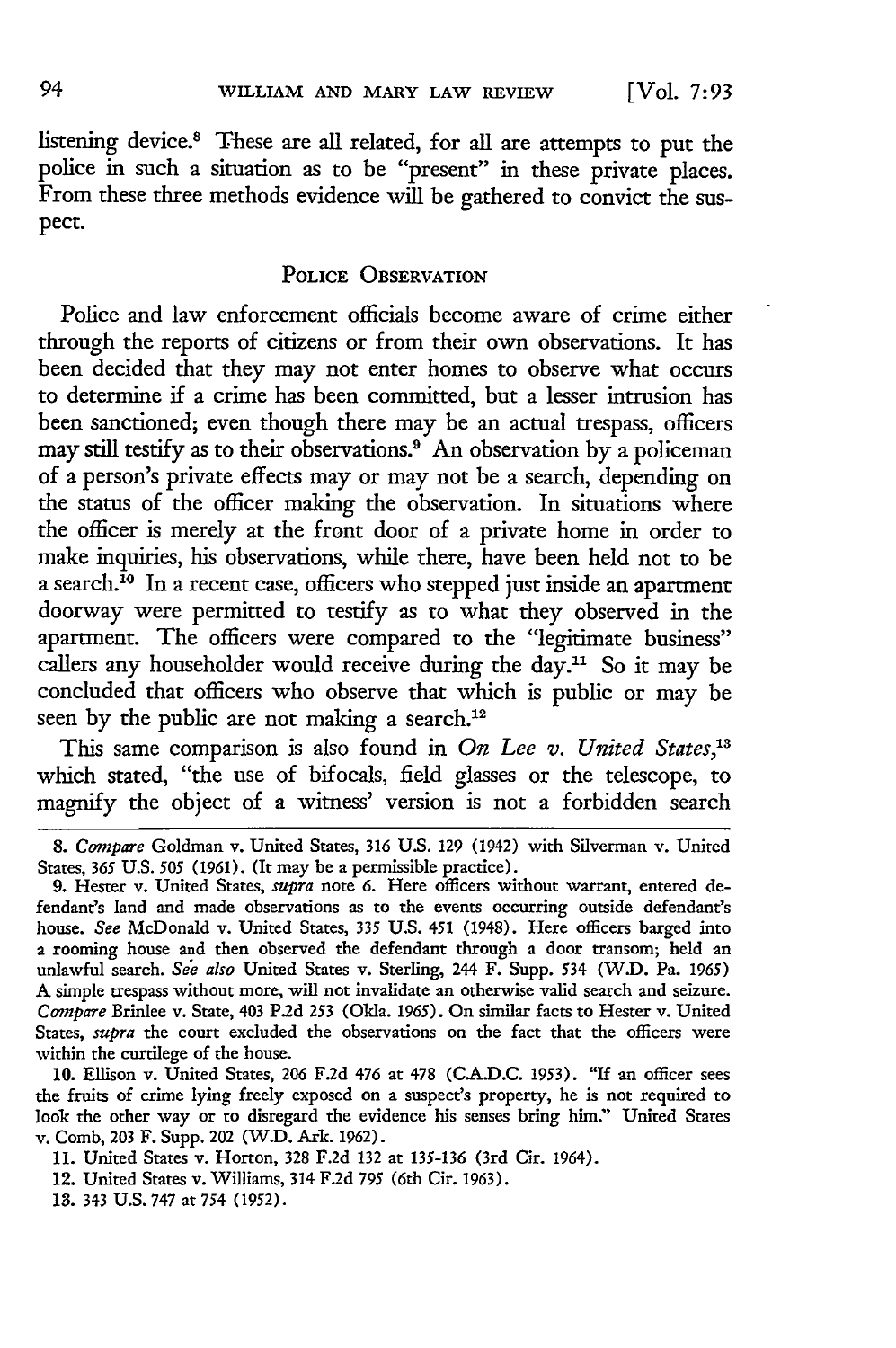or seizure, even if they focus without his knowledge or consent upon what one supposes to be private indiscretions." Still, the case, as yet uncontradicted,<sup>14</sup> leaves open questions, especially the question of what is open to public view.

Litigation of this point in recent California cases indicates the trend of judicial thinking in this area. While it has been held that an open window and sounds emanating through a door are available to the public and therefore to police surveillance,<sup>15</sup> more secretive surveillance may constitute a search. A frequent situation in which cases of police surveillance arise is the policing of public restrooms for homosexual activity. In *Bielicki v. Superior Court,"'* police observed the defendant through a small pipe in the ceiling of a toilet stall in a public amusement park restroom. The court first characterized a search as an "exploratory investigation or an invasion and quest, a looking or seeking out." **17** With such a characterization it found that this type of surveillance did constitute a search: "from that vantage point [police] secretly observed activities of petitioners which no member of the public could have seen." **18** It is significant that this court reached this result without any consideration of the question of trespass or the question of petitioners' standing to challenge the search.<sup>19</sup> Emphasis in the case was on the character of the place, its usual privacy and the means by which the officers made the observation.<sup>20</sup> In other situations the same court has held secret spying devices to be an unconstitutional search and seizure. In *People v. Regalado*,<sup>21</sup> small holes drilled into hotel room doors for the purpose of spying by police were held to be

**18.** *Id.,* at *555.*

19. *Compare* People v. Angevine, 262 N.Y.S.2d 784 (Sup. Ct. 1965). Petitioner had no standing to challenge the evidence, where it was seized from an automobile he was driving, but was owned by another. "He did not prove his relationship nor is there any proof in the record of what his status was or what rights he had to possession.' 262 **N.Y.S.2d** at 787.

20. *See* Britt v. Superior Court, 24 Cal. Rpt. 849 (1962); People v. Hensel, 43 Cal. Rpt. 865 (1965). Here the acts took place in the open room of the resthouse, not in the toilet stall; "although the officer was hidden, the defendant's conduct was in a place open to the view by anyone entering the room." 43 Cal. Rpt. at 867, distinguishing Bielicli and Britt.

21. 36 Cal. Rpt. 795 (1964).

<sup>14.</sup> The authority of On Lee v. United States, *supra* note **13** has been questioned in recent years, although it is still the authority for many decisions in the area; *See* Lopez v. United States, 373 U.S. 427 at 444 (1963) Chief Justice Warren's concurring opinion.

<sup>15.</sup> People v. Jefferson, 40 Cal. Rpt. *715* (1964); People v. Aguilar, 42 Cal. Rpt. *666 (1965).*

<sup>16. 21</sup> Cal. Rpt. 552 (1962).

**<sup>17.</sup>** *Id.,* at 553-554.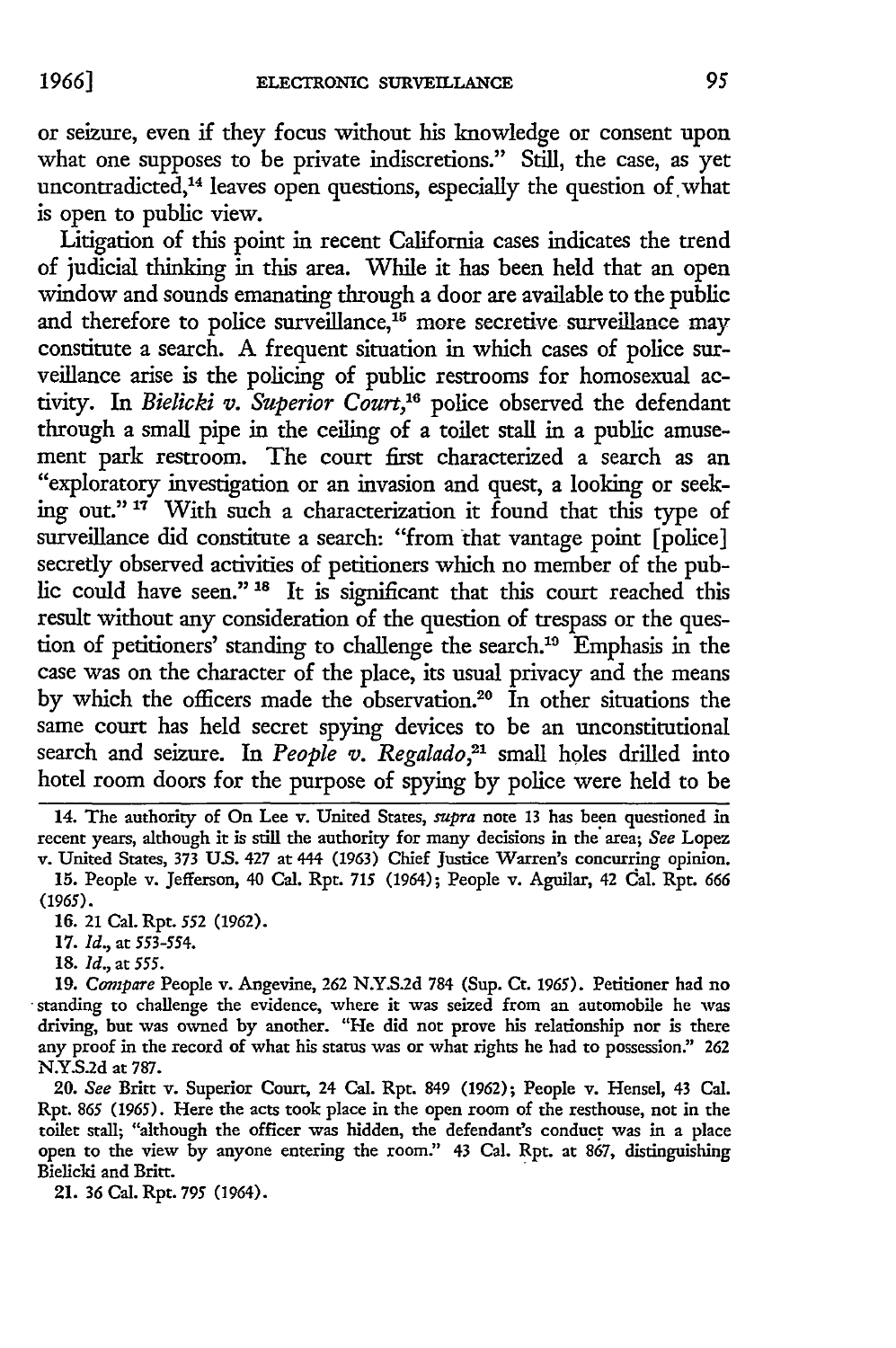an unconstitutional device for searches. It had long been a usual practice for police to use this method to spy on all hotel rooms in highcrime neighborhoods. The court in characterizing the observations as searches relied on the fact that the existence of the holes were unknown to any except the officers and, but for their use, the actions of the victims could have been observed by no one outside the room.<sup>22</sup> The state argued that the officers who used the devices had not drilled the holes, but that they had been there for years and so available to the public. The court rejected such a defense saying the question is not one of trespass by drilling the holes.<sup>23</sup>

Thus the rule as to what extent the police may physically observe the suspect's home remains unclear. A simple trespass may be allowed<sup>24</sup> but in other cases, the question of a trespass has not been held controlling,25 rather the extent to which the observation intrudes into the usual privacy of the place where the defendant's admissions occur. Concepts that are used in this area may be applied to situations of electronic surveillance, for they are essentially the same "offense" against the defendant. They are methods of obtaining admissions by means of trickery, fraud or deception.

## ENTRANCE BY **MEANS** OF INFORMERS

Stratagem is permissible in fighting crime.<sup>26</sup> But if stratagem and trickery are used to gain damaging admissions from the defendant, how far may these methods be used without violating his Fifth Amendment rights? *Gouled v. United States,"'* held that such a technique may violate this constitutional right while *Olhmstead v. United States*<sup>28</sup> decided how far this logic may be carried.

Trickery may be used to execute a warrant if it appears that the suspect will resist.<sup>29</sup> But it was said in *Olhmstead* that a stealthy en-

25. See *svpra* note 16.

26. Caldwell v. United States, 205 F.2d 879 (C.A.D.C. 1953), cert. denied, 349 U.S. 930; Coplon v. United Stares, 191 F.2d 749 (C.A.D.C. 1951), cert. denied, 342 US.. 926; United States v. Hoffa, 349 F.2d 20 at 37 (6th Cir. 1965). "A surreptitious police effort to get evidence was proper and could not be excluded from consideration." "Appellants argue that the evidence was obtained by fraud and artifice. Even if true this would not render it inadmissible." 349 F.2d at 38. In this case government agents were *"planted"* in defendant's offices to gain evidence against him.

27. *255* **US.** 298 (1921).

28. 277 U.S. 438 (1927).

29. Leahy v. United States, 272 F.2d 487 (9th Cir. 1959); Jones v. United States, 304 F.2d 381 (C.A.D.C. 1962).

<sup>22.</sup> *Id.,* at 797.

*<sup>23.</sup> Ibid.*

<sup>24.</sup> Cases cited *supra* note 9.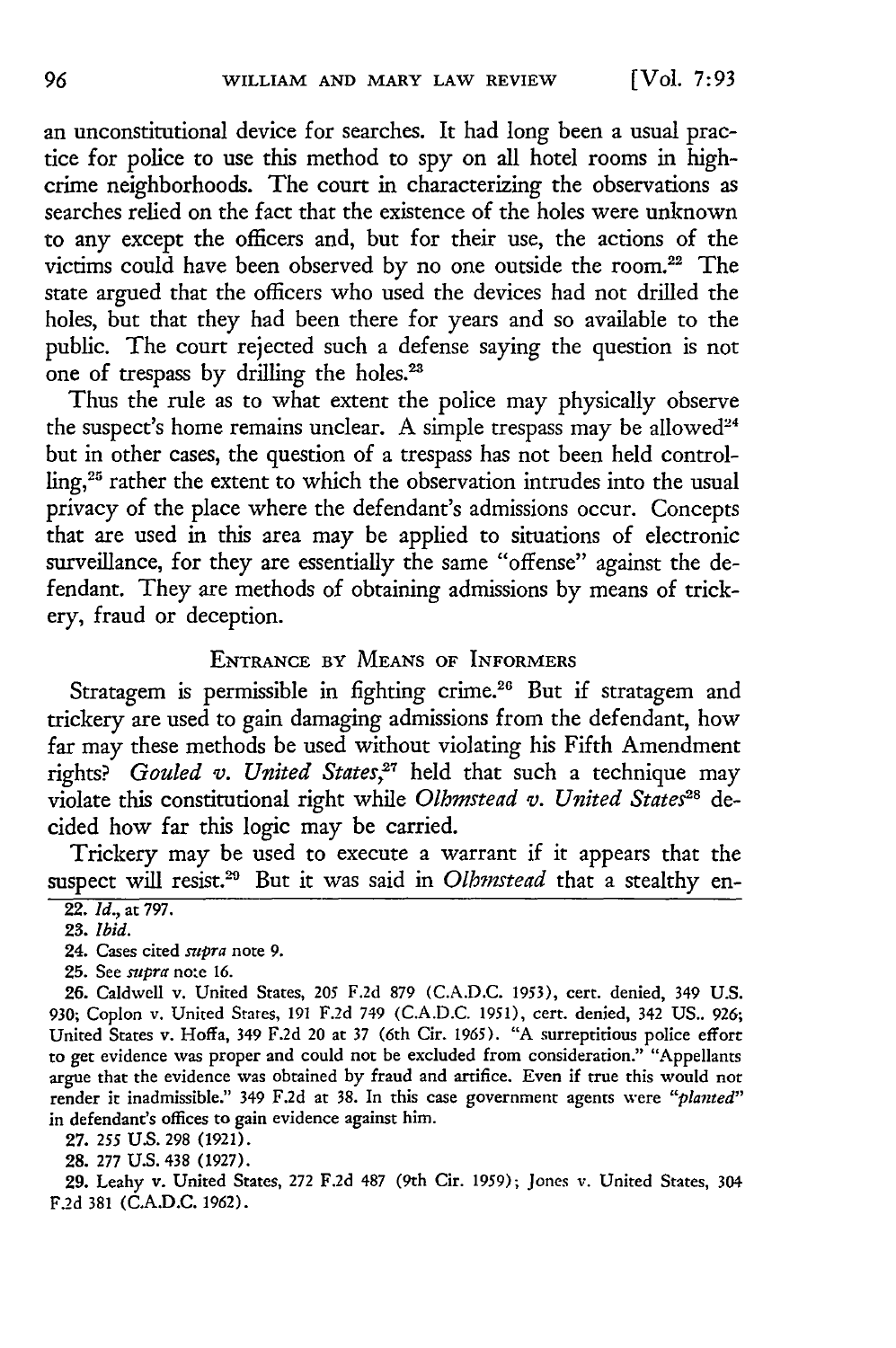trance could become the equivalent to an entry by force.<sup>30</sup> Thus, in Fifth Amendment terms, an admission drawn from the defendant by trickery and fraud may be the same as one drawn from him by force. In *Gouled* the court looked to whether the defendant was made the unwilling source of information.<sup>31</sup> On Lee said the defendant is not such an unwilling source if his admissions were made to a federal informer posing as a confederate; emphasis here was put on the means of access to the listening post.<sup>32</sup> Lopez v. United States,<sup>33</sup> although sustaining the government against the defendant's constitutional challenge, has questioned the holding of *On Lee* and thus reduced its authority to such an extent that a mere citation of *On Lee* is not a sufficient answer to cases posed in this area.

Problems of the Fourth and Fifth Amendments often arise in federal prosecutions for income tax fraud. These cases do give a rule concerning trickery and fraud as to such rights of the defendant. In such cases the defendant usually contends that he was deceived into thinking that the revenue agents wished to examine his private records and question him merely to determine his civil liability for taxes, not as part of an investigation which aims at bringing fraud charges against him. Most of these challenges have failed on the fact question,<sup>34</sup> but in *United States v. Guerrina,35* where agents told the defendant that they were only making a "routine investigation," when in actuality they contemplated that criminal fraud charges might be brought, the court sustained the challenge to the evidence so gathered, saying, "to allow this . . . would be to encourage zealous and less scrupulous officers and agents of law enforcement agencies.., by trick and artifice, to do what could not be done in court proceeding, *i.e.,* compel a defendant to testify against himself." 36 So if a "defendant is induced by a misunderstanding of the facts and circumstances to give testimony against himself, that testimony was given in violation of his constitutional rights."<sup>37</sup>

Such a defense to the evidence may be made in situations where ad-

**35.** 112 F. Supp. 126 **(ED.** Pa. 1953).

**36.** *Id.,* at **130.**

**<sup>30.</sup>** 277 U.S. at 463-464.

**<sup>31. 255</sup>** U.S. at **306.**

<sup>32. 343</sup> **U.S.** 747 (1952).

**<sup>33.</sup>** 373 U.S. 427 (1962).

<sup>34.</sup> United States v. Frank, 151 F. Supp. 864 (W.D. Pa. 1957); Biggs v. United States, 246 **F.2d** 40 (6th Cir. 1957), cert. denied, 355 U.S. 922; United States v. Manno, 118 F. Supp. 511 (N.D. Ill. 1954).

**<sup>37.</sup>** *Id.,* at 131.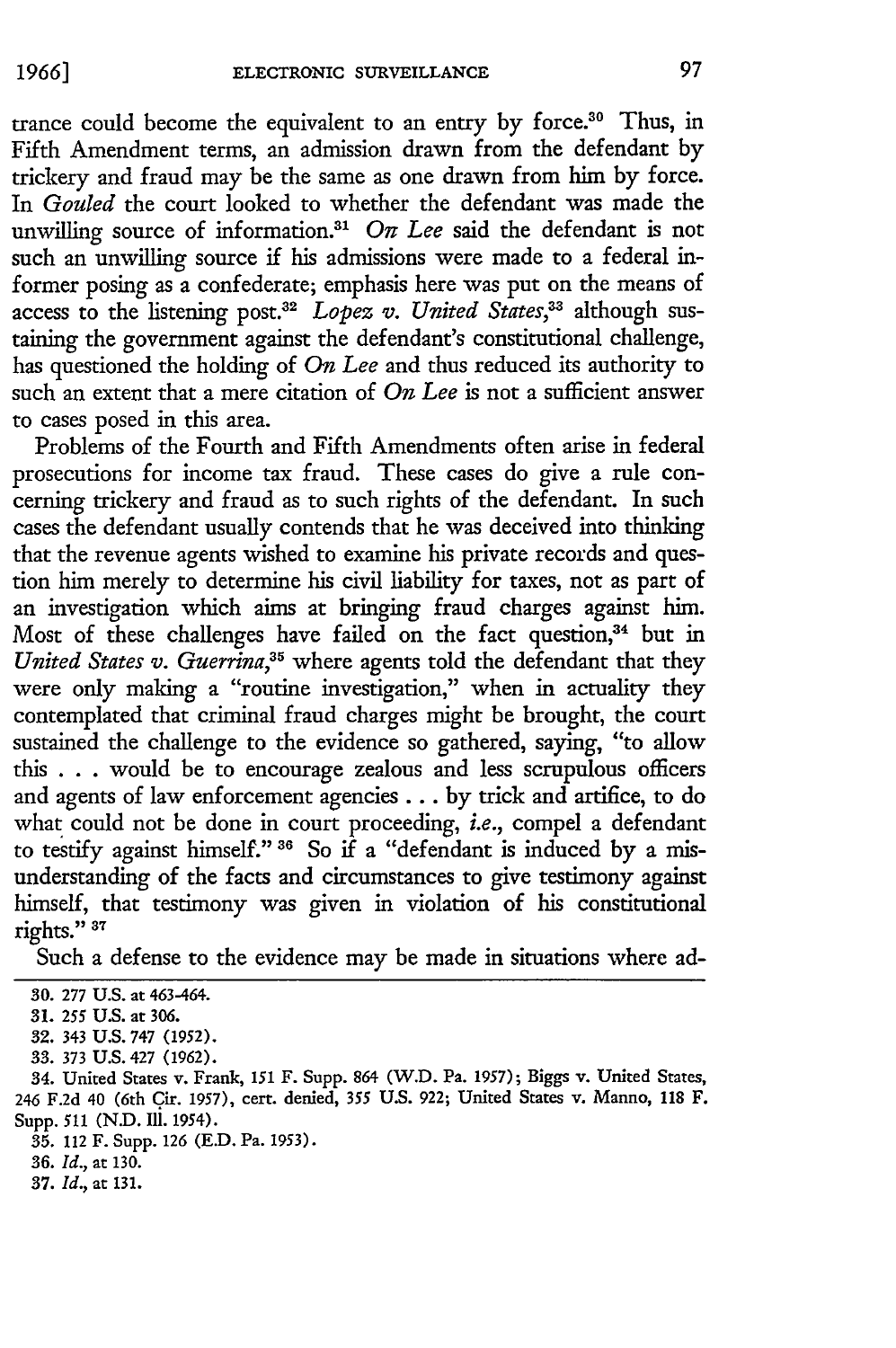missions are recorded by means of an informer. But in *On Lee*,<sup>38</sup> the Supreme Court in such a situation allowed the evidence to be used:

Petitioner relies on cases relating to the more common and clearly distinguishable problems raised where tangible property is unlawfully seized. Such unlawful seizure may violate the Fourth Amendment, even though the entry itself was by subterfuge or fraud rather than force. But such decisions are inapposite in the field of mechanical or electronic devices designed to overhear or interrupt conversations, at least where access to the listening post was not obtained by illegal methods.39

This specific reasoning has remained uncontradicted. But in *Lopez v. United States,40* as we have seen before, the holding in *On Lee* was almost destroyed as a controlling precedent. Chief Justice Warren's concurring opinion in *Lopez* certainly gives cause for a reassessment of the questions in this area, as do strong dissents in both *On Lee* and *Lopez.4'* The Court has brought both this type of case and those of electronic surveillance into the same line of reasoning. The damaging statements are kept in despite the Fifth Amendment, because the statements were voluntarily made, and then the only question remaining is the manner of entrance.<sup>42</sup>

But these cases can be distinguished from cases of electronic surveillance itself. An informer may testify as to what was said without the aid of the recording device. The question of allowing the tape should,

42. Todisco v. United States, **298 F.2d 208** (9th Cir **1961),** cert. denied, **368 U.S. 989,** Here on the authority of On Lee v. United States, *supra* note **38,** the use of a tape gotten **by** recording defendant's conversation **by** means of a recording device was upheld. "In the eavesdropping area constitutional problems are usually couched in terms of whether the conduct under scrutiny amounted to an unlawful search and seizure. The answer in turn, in this area, is largely dependent upon whether the entry upon the premises amounted to a trespass." **298 F.2d** at **209-210.** The question of the defendant's Fifth Amendment objections was quickly dealth with on a showing that the statements were voluntary, **298 F.2d** at 212; *See also* Williams v. United States, **290 F.2d** *451* (9th Cir. **1961);** Carbo v. United States, 314 **F.2d 718** (9th Cir. **1963),** cert. denied, **377 US.** 953; United States v. Beno, **333 F.2d 669 (2d** Cir. 1964).

<sup>38. 343</sup> U.S. **747** (1952).

**<sup>39.</sup>** *Id.,* at 753.

**<sup>40. 373</sup> U.S.** 427 **(1962).**

<sup>41.</sup> Chief Justice Warren in Lopez v. United States, *supra* note 40 at 444, states, "Thus Chin Pog armed with the transmitter, engaged On Lee in conversation for the purpose of eliciting admissions:' Justice Brennen, dissenting in Lopez v. United States, *supra* at 449, states, **"If** a person commits his secret thoughts to paper, there is no license for the police to seize the paper; if a person communicates his secret thoughts verbally to another, that is no license for the police to record the words."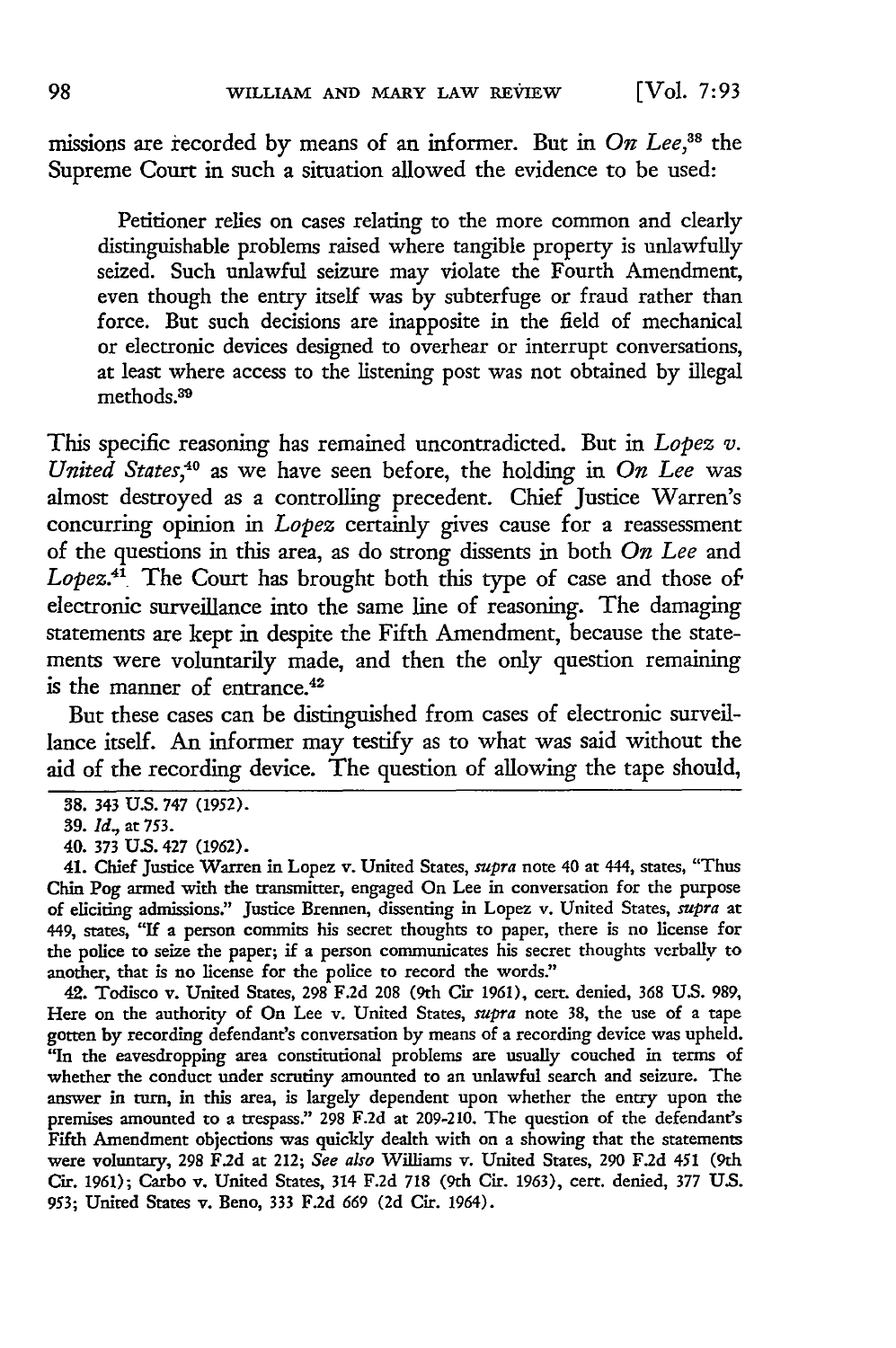therefore, be made dependent on the admissibility of the informer's testimony. Such testimony would be open to attack on other grounds, in that it was obtained by an unfair appeal to kinship, friendship and camaraderie.<sup>43</sup> So the informer problem can be resolved on voluntariness, a consideration which is general in all cases of damaging admissions.<sup>44</sup> The means of gaining admissions by stealth and trickery, may then be made the same as the gaining of such admissions by force. The inquiry as to how access to the listening post was obtained should be made fbr the purpose of determining voluntariness and not to examine whether a trespass has occurred. The consideration of voluntariness would also have application to cases where the listening device recorded the conversation without the knowledge of any of the parties. It would seem strange that such admissions would be less open to attack than in cases of the use of informers.

## ELECTRONIC **LISTENING** DEvicEs

The Fourth Amendment protects against the "seizure" of words as well as of physical evidence.<sup>45</sup> In cases where the recording device was planted in a private home by a burglary or police entry, the Court has clearly held there was a violation of the Fourth Amendment. Such a situation existed in *Irwine v. California*,<sup>46</sup> but the action involved state officers and started in a state court, and the case was decided before *Mapp v. Ohio*,<sup>47</sup> therefore, the court was unable to exclude the evidence,<sup>48</sup> though it said that "each of these repeated entries of petitioner's home without a search warrant or other process was a trespass and probably a burglary." <sup>49</sup> The court further stated, "few police measures have come to our attention that have more flagrantly, deliberately and persistently violated the Fourth Amendment."<sup>50</sup> The question thus resolved in cases of electronic surveillance is whether there was a trespass which would bring the case within the Fourth Amendment.<sup>51</sup>

49. *Id.,* at 132.

**50.** *Ibid.*

**51.** Even a warrant or a court order may not protect an eavesdropping **by** means of

<sup>43.</sup> Chief Justice Warren concurring in Lopez v. United States, *supra* note 40 at 444.

<sup>44.</sup> Massiah v. United States, **377 U.S.** 201 (1964); Escobedo v. Illinois, **378 U.S. 478** (1964).

<sup>45.</sup> Wong Sun v. United States, 371 **U.S.** 471 **(1961).**

<sup>46. 347</sup> **U.S. 128** (1953).

<sup>47.</sup> **367 US.** 643 (1961) (Previously the exclusionary rule of the United States Constitution as to evidence which was a product of an unreasonable search and seizure did not apply to the states).

<sup>48.</sup> Irwine v. California, 347 **U.S. 128** at 132-137 (1953).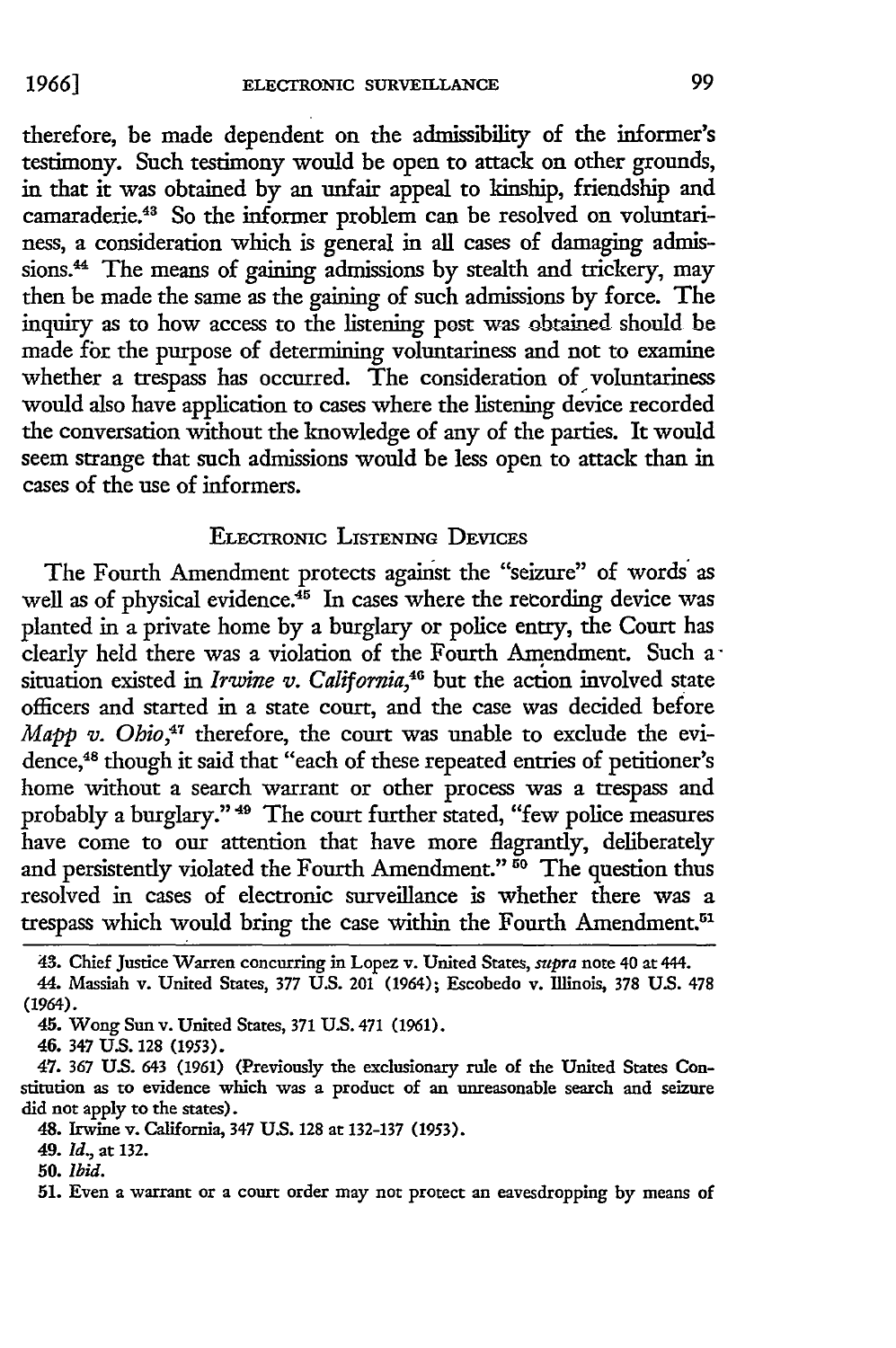This reasoning was followed in subsequent cases of electronic eavesdropping. In *Silverman v. United States,52* the use of a "spike mike" was declared to be an unconstitutional device which invaded the defendant's "constitutionally protected area." The device was stuck deep into an adjoining wall so as to take advantage of the defendant's heating pipes to hear a conversation in a private room. The basis for the decision was the extent of the invasion of the device. The Court in *Silverman,* however, would not base the intrusion of the listening device on common law concepts of trespass: "in these circumstances we need not pause to consider whether or not there was a technical trespass under local property law . . . inherent Fourth Amendment rights are not inevitably measured in terms of ancient niceties of tort or real property law." **-** Justice Douglas in his concurring opinion, states that the question should not turn upon the "nice distinctions" of the equipment used, but rather "our sole concern should be with whether the privacy of the home was invaded." <sup>54</sup> He points out that the invasion in *Silverman* was no greater than that in *Goldman v. United States,55* where the evidence gathered by a device which merely attached to a door was held admissible.

The physical limit drawn on the intrusion is further confused **by** the Court in a per curiam decision in *Clinton v. Virginia,56* based on the *Silverman* precedent. The Virginia Court in *Clinton v. Commonwealth,57* with full knowledge of *Silverman,* found the device covered instead **by** *Goldman.* The device was described thus: "Officer Beach was asked if the instrument used was a spiked device and he replied, 'Yes sir; small device.' That was the only description given of it. The uncontradicted evidence is that it was not driven into the wall, but was 'stuck in it.' "<sup>58</sup> This was the characterization upon which the Supreme Court of the United States thought to be covered by *Silverman* rather than *Goldman.* Then must it be concluded that the constitutional rule

- **52.** *365* **US. 505** *(1961).*
- **53.** *id.,* at **511.**
- 54. *Id.,* at **513.**
- **55.** *316 US.* 129 (1942).
- **56. 377** U.S. **158** (1964).
- **57.** 204 Va. 275, **130** S.E.2d 437 (1963).
- **58.** 204 Va. at 281.

*a* trespass. *See* People v. Grossman, 257 N.Y.S.2d *266* (Sup. Ct. Kings Co. 1965). It was held that an ex parte order permitting police to search by means of a listening device, planted in defendant's garage was unlawful as a general warrant and a search for mere evidence.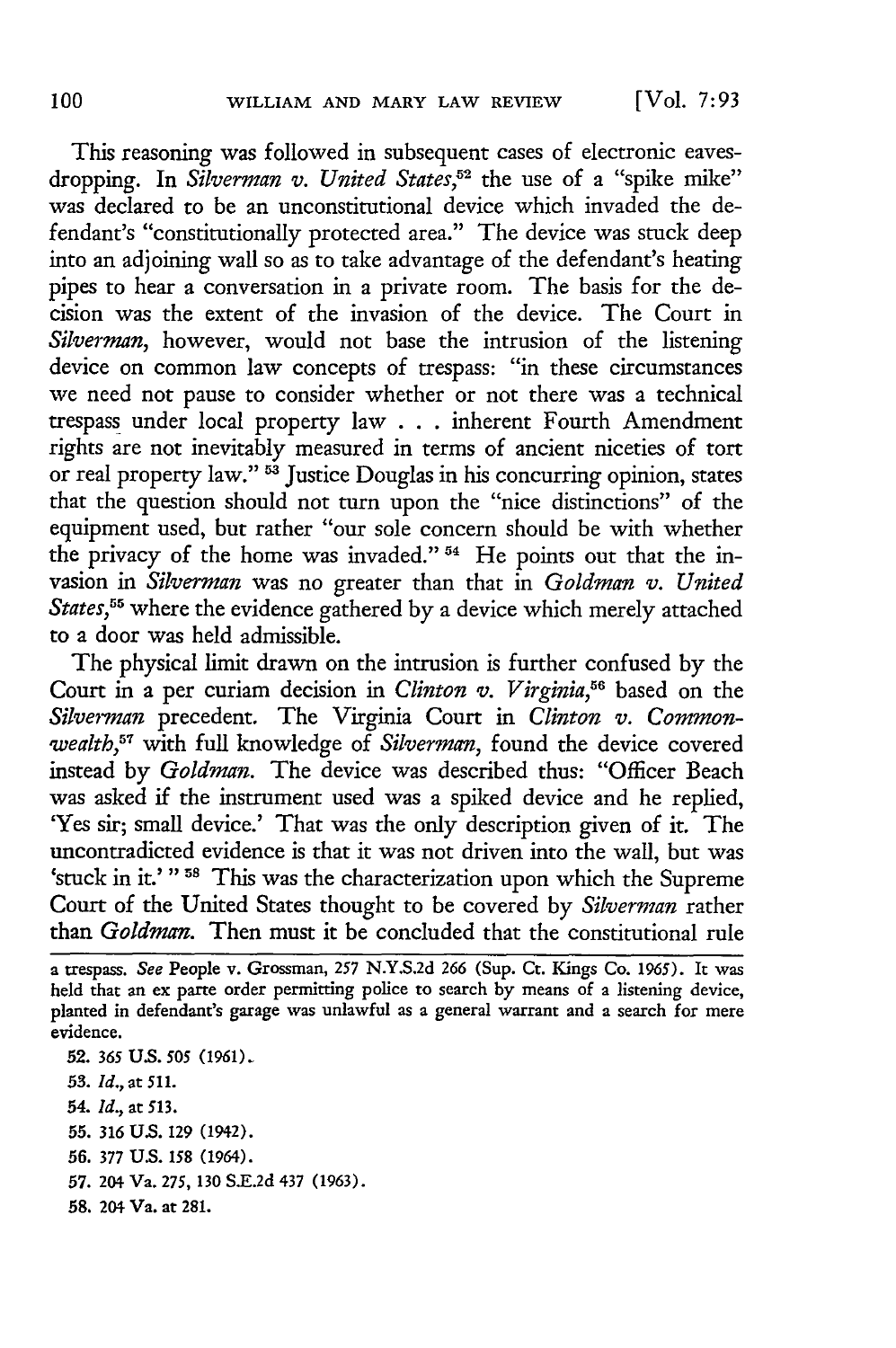is to be measured in quarters of 'inches? The lower federal courts have interpreted the law on such a basis.<sup>59</sup>

The trespass test breaks down where the intrusion on the premises is made on a defendant who has little possessory interest in them. In United States v. Stone,<sup>60</sup> a recording device planted in a public phone booth was deemed to be an illegal search when it enabled police to overhear defendant's phone calls. Though the booth was a public place, the court still held there could be an intrusion into the defendant's privacy.61 The court further stated, "electronic devices without physical presence enables an intrusion on the air, light and sound waves of a person's property as real as any physical trespass." **02** Seeing or hearing, then, of private acts may be such a real intrusion; but we know that an officer may look into a window or listen through a door, to detect crime. If those acts are not considered searches, then there must be a distinction apart from the manner of entry into the premises, for light and sound waves are just as physical as plaster into which listening devices are "stuck."

It may well be that the emphasis should be placed on the character of the place where the acts occur, its usual privacy or the character of the actual conversation. In *Lanza v. New York,6 <sup>3</sup>*the Supreme Court held that the use of an electronic listening device in the defendant's jail cell was not prohibited, as the jail was not part of the defendant's "constitutionally protected area." Such a decision seems to give the rationale in *Silverman* strong support, but there may be in *Lanza* indications of another direction. Justice Douglas in his dissent states:

The tenor of the Court's wholly unnecessary comments is sufficiently ominous to justify the strongest emphasis that of the abbreviated Court of seven who participate in the decision, fewer than five will even intimate views that the constitutional protections against invasion of privacy do not operate for the benefit of persons-whether inmates or visitors-inside a jail or that the petitioner lacks standing to challenge secret electronic interception of his conversation because he has not

**62. 232** F. Supp. at 399.

**63. 370** U.S. 139 (1962).

**<sup>59.</sup>** *Compare* United States v. Martin, 223 F. Supp. 104 **(ED.** La. **1963)** and Cullins v. Wainwright, 328 **F.2d** 481 (5th Cir. 1964). In United States v. Martin, *supra, the* court specifically rejected any test other than that of trespass.

**<sup>60.</sup>** 232 F. Supp. **396 (N.D.** Texas 1964).

<sup>61.</sup> In distinguishing this case from On Lee v. United States, **supra** note **38;** Goldman v. United States, *supra* note **55;** and Olhmstead v. United States, *supra* note **30;** the court relied on the lack of a physical invasion in those cases.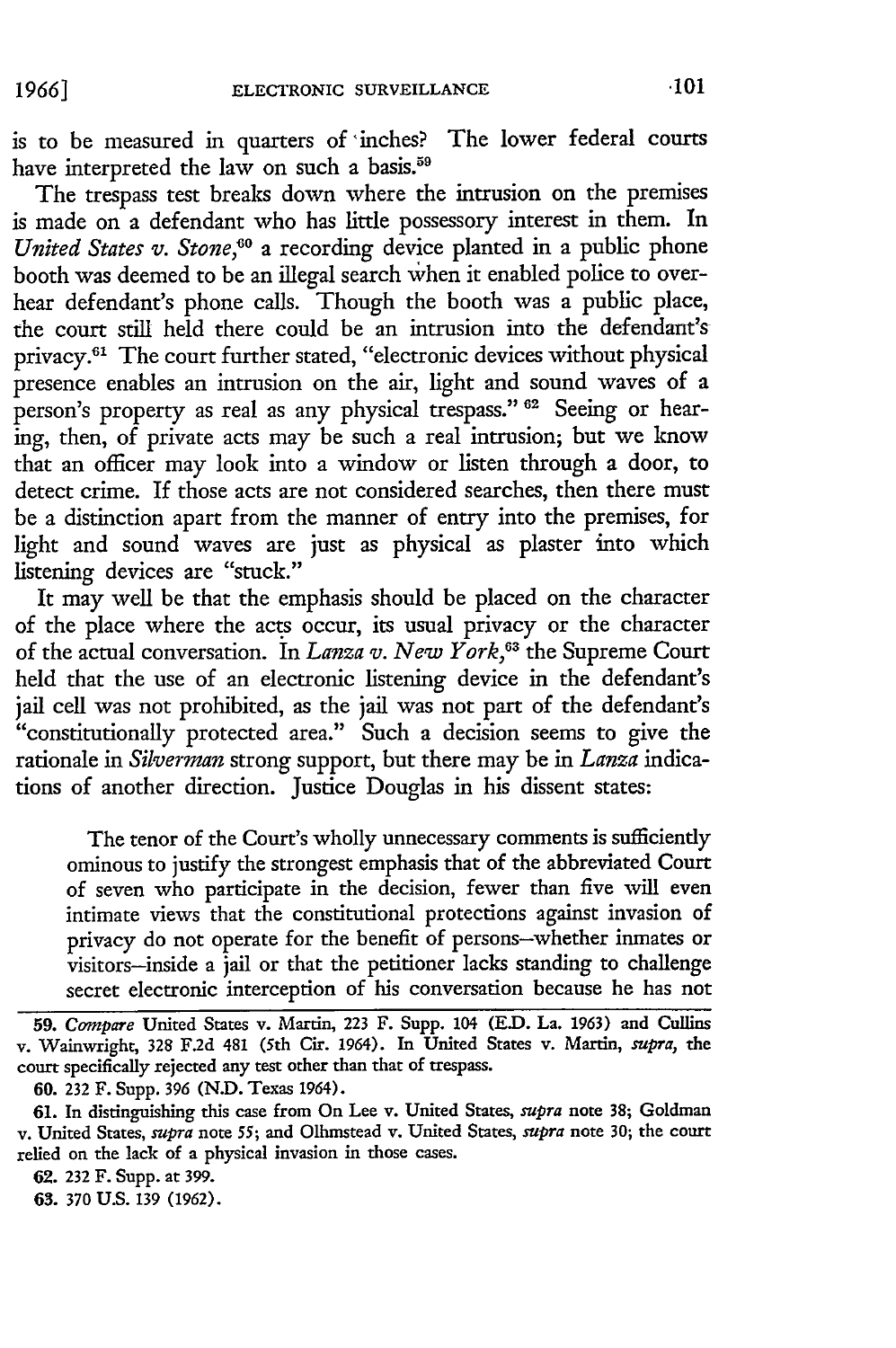a sufficient possessory interest in the premises, or that the Fourth Amendment cannot be applied to protect against testimonial compulsion imposed as a result of an unconstitutional search and seizure.<sup>64</sup>

Thus the test of trespass into the defendant's constitutionally protected area is breaking down. The increasing tendancy of the Court to expand the areas protected makes it difficult to see how the test of a physical intrusion may be applied.<sup>65</sup> Secondly, there is the test as to what kind of trespass or invasion is proscribed;<sup>66</sup> the problem of analysis of the device itself will become more difficult as the devices themselves are improved and developed.<sup>67</sup>

Emphasis in the area would be better placed on testimonial compulsion, rather than the entry. The means of entry is relevant, but only as to the voluntariness of the admissions gained. It is because we should want to determine, in Fifth Amendment terms, if the statement is voluntary, that the position of the listening device is questioned.

In cases dealing with the defendant's Fifth Amendment objections to these methods, the courts quickly dispose of the question. They hold that in any case the statement was voluntarily made.<sup>68</sup> The only way the Fifth Amendment arises is in connection with justification for excluding evidence obtained by an illegal search and seizure:

The defendant's statement to the officers now incriminating him, even though it does not fall within the Fifth Amendment because it does not come under the category of testimonial compulsion, a concept which has broadened as has the 'security' of the Fourth. But how did the officers find themselves in a position to see or hear the defendant? The officers in the pursuance of a general investigation entered the home under no color of right **... 69**

64. *Id.,* at 143, Justice Douglas with whom Chief Justice Warren and Justice Brennen join.

**65.** *id.,* at 143. The majority recounts the extent given to a citizen's constitutionally protected area.

**66. Cf.** text accompanying *supra* notes *56* and *57.*

**67.** Olhmstead v. United States, 277 U.S. 438 at 474 (1927), Justice Brandeis dissenting, gives the consequences of development of new devices.

**68.** United States v. Williams, 314 F.2d *795* (6th Cir. 1963); In On Lee v. United States, *supra* note 38, and Goldman v. United States, *supra* note 55, this is found. More recent lower federal decisions go along with this view. *See* Todisco v. United States, 298 **F.2d** 208 (9th Cir. 1961), cert. denied, 368 U.S. 989; United States v. Borgese, 235 F. Supp. 286 at 291 (S.D. N.Y. 1964).

**69.** Nueslein v. Dist. of Columbia, **115** F.2d 690 (C.A.D.C. 1940).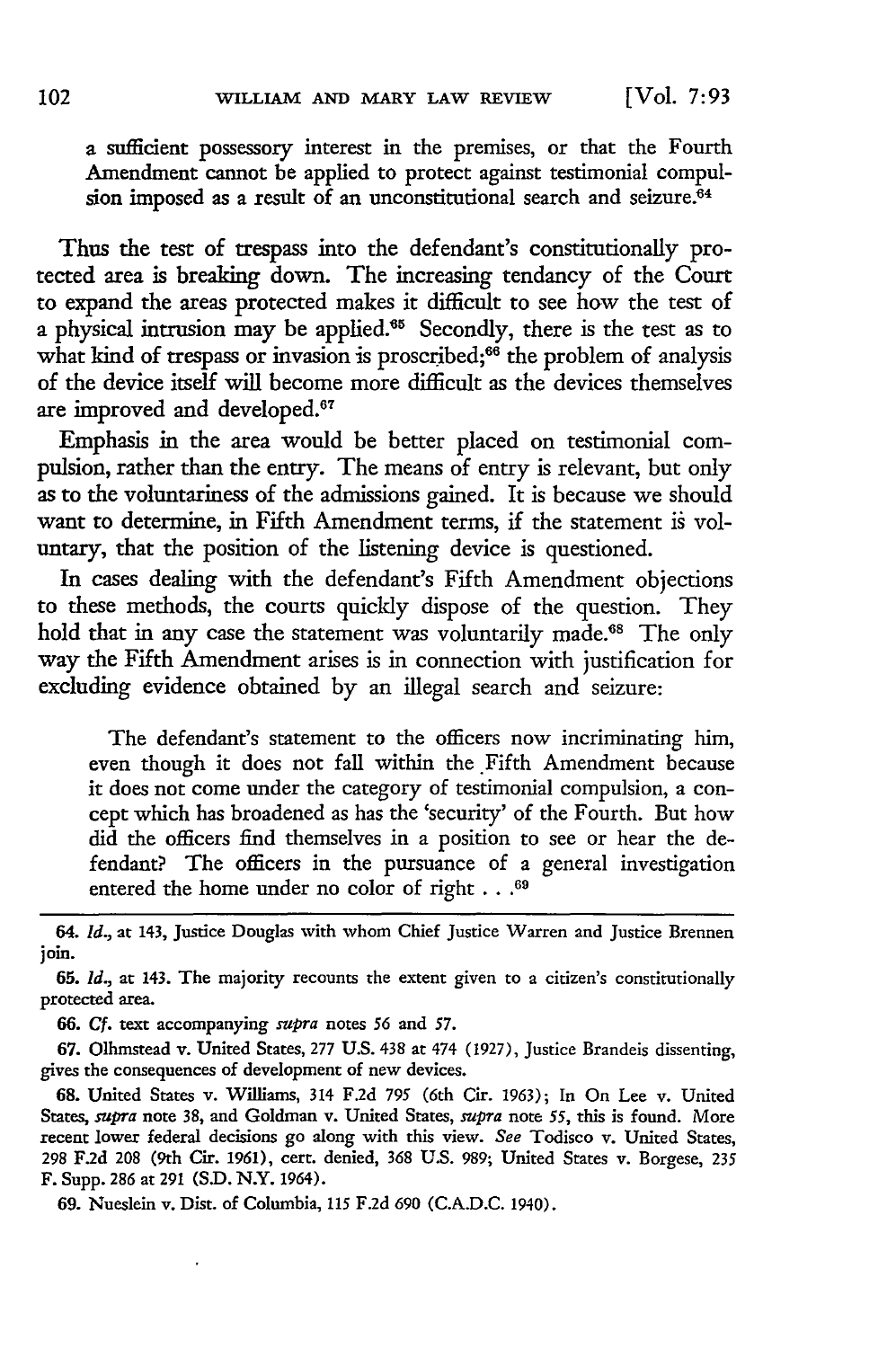Such a view of the subject has its origins in the reasoning in *Boyd* v. *United States.70* But in *Boyd,* we find not only the principle of the relationship of the Fourth to the Fifth Amendment, but also the Fifth as amplified by the Fourth:

For the 'unreasonable searches and seizures' condemned in the Fourth Amendment are almost always made for the purpose of compelling a man to give evidence against himself, which in criminal cases iscondemned in the Fifth Amendment; and compelling a man in criminal cases to be a witness against himself, which is condemned in the Fifth Amendment, throws light as to what is an unreasonable search and seizure within the meaning of the Fourth Amendment.<sup>71</sup>

Thus the reasoning in electronic surveillance cases uses but onehalf of what is contained in *Boyd.72* But *Boyd* also gives us a means of determining what is testimonial compulsion from the viewpoint of certain principles of the Fourth Amendment. Thus, the manner in which the admission was gathered does throw light on its voluntariness, no matter whether it was gathered by a physical intrusion or not. The test of voluntariness, then, is whether "he is the unwilling source of the evidence";<sup>73</sup> a factor determining this being the extent of the intrusion.

It cannot be contended that all police actions by which the defendant is made the unwilling source of information are unlawful. In *Counselman v. Hitchcock,74* the general principle was laid down that "the privilege is as broad as the mischief which it (the Fifth Amendment) seeks to guard." **<sup>75</sup>**There are no compelling reasons why the privilege may not be so drawn as to cover electronic eavesdropping if constitutional reasoning may be so applied as to bring such situations within it.

In *United States v. White,*<sup>76</sup> the Court stated that the purpose of the Fifth Amendment was to prevent the use of legal process to force from

74. 142 U.S. 547 (1891).

76. 322 U.S. 694 at 698 (1943).

**<sup>70.</sup>** 116 U.S. *616* (1885).

**<sup>71.</sup>** *Id.,* at 633.

**<sup>72.</sup>** *See* Mapp v. Ohio, 367 **U.S.** 643 at *646* (1960); Ker v. California, 374 **US.** 23 at 30-31 (1963); In Linkletter v. Walker, 85 S.Ct. 1731 at **1747** (1965), the court stated, "The *Boyd* Court held that that Fifth Amendment's prohibition against self-incrimination gave constitutional justification to exclusion of evidence obtained by an unlawful search and seizure. The whole court treated such a search and seizure as compelling the person whose property was thus taken to give evidence against himself."

**<sup>73.</sup>** Gouled v. United States, 255 U.S. 298 at 306 (1921).

<sup>75.</sup> *Id.,* at *562.*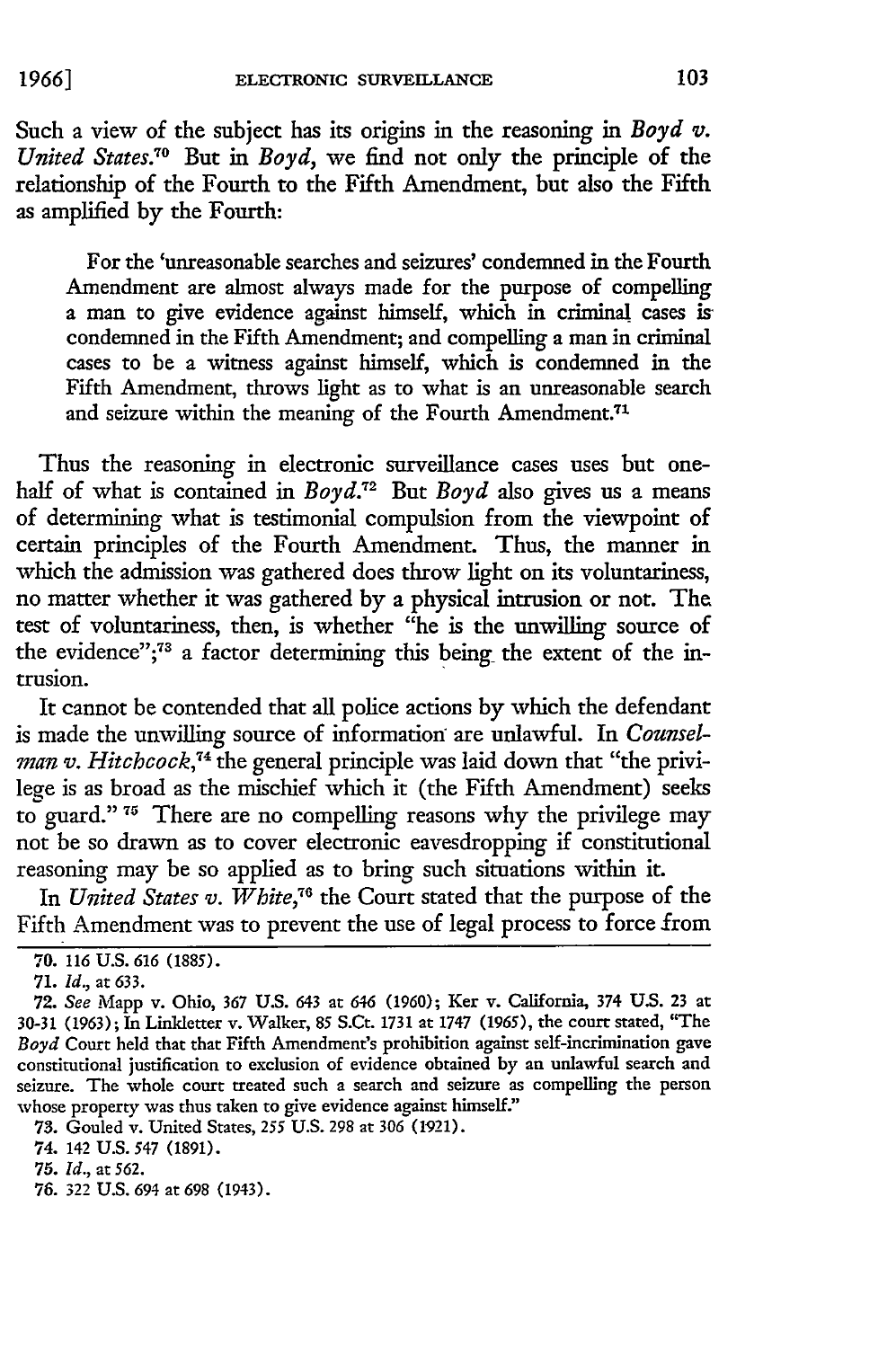the lips of the defendant the evidence necessary to convict him. The rule regarding the Fifth Amendment was recently spelled out in *Malloy v. Hogan,77* where the court extended "the right of a person to remain silent unless he chooses to speak in the *unfettered exercise of his own free will."* **78** A secretive entry just as much as a secretive eavesdropping without entry, goes to the voluntariness of the defendant's statement.

If a new rule is to be drawn in the area of electronic surveillance, it must be on the basis of the Fifth Amendment; but the full effect of the Fifth must be qualified. The use of electronic devices only goes to voluntariness, it does not proscribe voluntariness.<sup>79</sup> Intent to restrict one's conversation may be a factor,<sup>80</sup> though not a determinative one.<sup>81</sup> If at all, the intent of the defendant's admissions must be viewed objectively from the standpoint of the circumstances of the situation in which the admissions are made.

#### **CONCLUSION**

Thus the possibilities presented regarding the use of police surveillance remain unclear. The right of privacy in criminal cases is based on the concepts of the Fourth and Fifth Amendments as found in *Boyd*.<sup>82</sup> It is on this right that the exclusionary rule has been applied to evidence gained by electronic surveillance when there has been a physical intrusion. But this concept has been pushed so far as to be only an excuse for holding evidence to be inadmissible where it appears that the device unfairly gained evidence against the defendant.<sup>83</sup>

A better rationale for cases of this type would be to use *Boyd* to enable us to determine the voluntariness of the defendant's admission **by** weighing the factor of the police intrusion, no matter what kind or what extent. Thus the rule should not proscribe all intrusions but would weigh the intrusion of the device with the usual privacy attached to

**<sup>77. 378</sup> US.** 1 (1964).

**<sup>78.</sup>** *Id.,* at **8;** *See also* United States v. Guerrina, 112 F. Supp. 126 (E.D. Pa. **1953). 79.** This factor has been rejected by courts because its effect would be too sweeping. United States v. Martin, **223** F. Supp. 104 (E.D. La. **1963).**

<sup>80.</sup> *See* United States v. Horton, 328 F.2d 132 at 136 (3rd Cir. 1964). Here the court took into consideration the time of day which federal officers came to the defendant's doorway. At noon, the court concluded, a householder would expect, "legitimate business callers." Also Caro v. Bingler, 242 F. Supp. 418 (W.D. Pa. 1965).

<sup>81.</sup> Goldman v. United States, 316 U.S. 129 at 135 (1942), rejected intent of the defendant to restrict his conversation to those in the room, as a test.

**<sup>82.</sup>** *116* **US.** *616* at 633 (1885).

**<sup>83.</sup>** *Cf.* text accompanying notes *56* and *57 supra.*